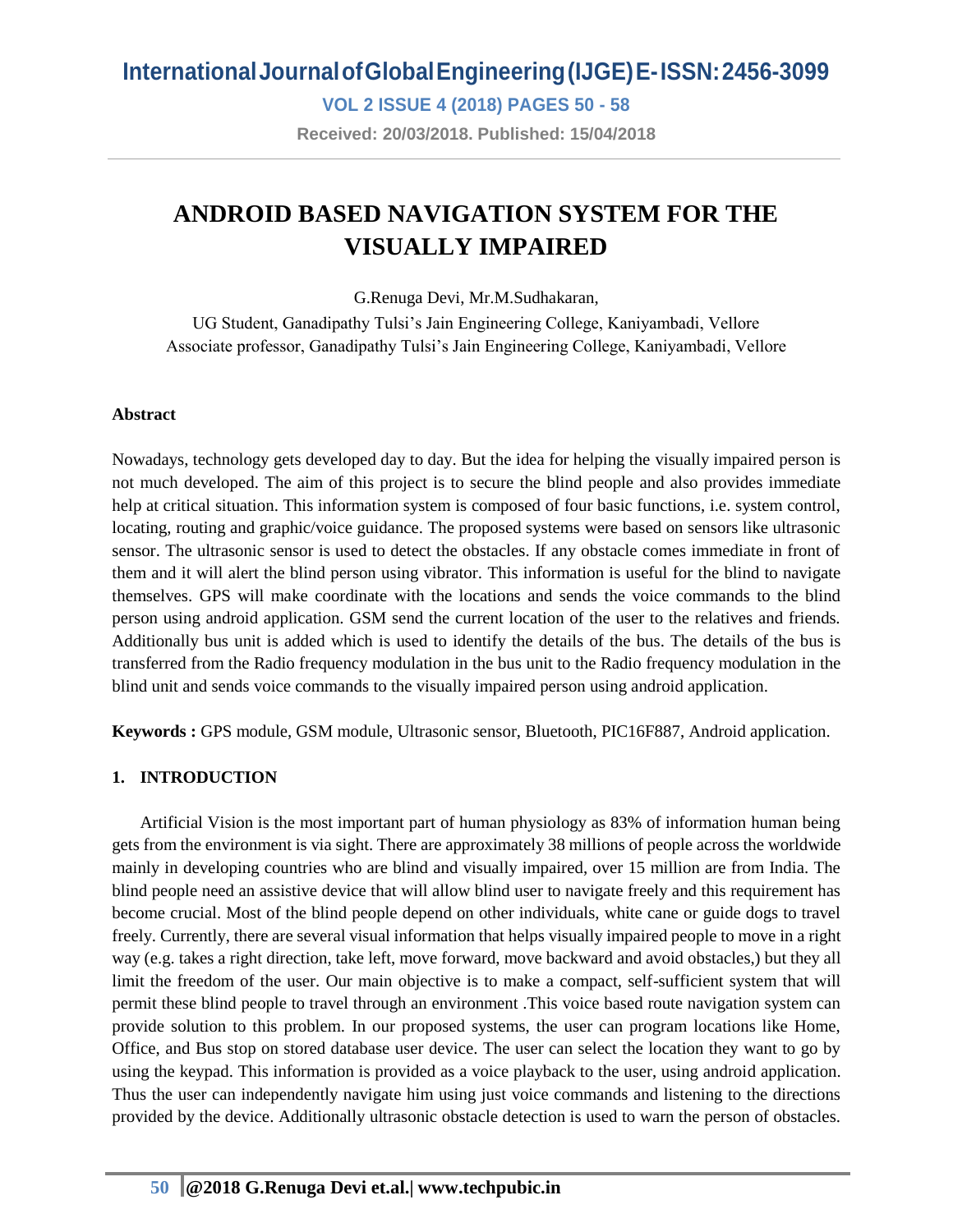## **VOL 2 ISSUE 4 (2018) PAGES 50 - 58**

**Received: 20/03/2018. Published: 15/04/2018**



**Fig.1.Block diagram of Blind Stick Unit**



**Fig.2.Block diagram of Bus Unit**

Further, in bus stop the individual bus will have the wireless transceiver information is transferred using wireless transceiver in blind unit and bus details can be identified. The helper can send message to the user unit to get the location through message.

### **2. SOFTWARE DETAILS CCS COMPILER**

 A compiler is a computer program (or set of programs) that transforms source code written in a programming language (the source language) into another computer language (the target language, often having a binary form known as object code). The most common reason for wanting to transform source code is to create an executable program. This integrated C development environment gives developers the capability to quickly produce very efficient code from an easily maintainable high level language. The compiler includes built-in functions to access the PIC microcontroller hardware such as READ\_ADC to read a value from the A/D converter. Discrete I/O is handled by describing the port characteristics in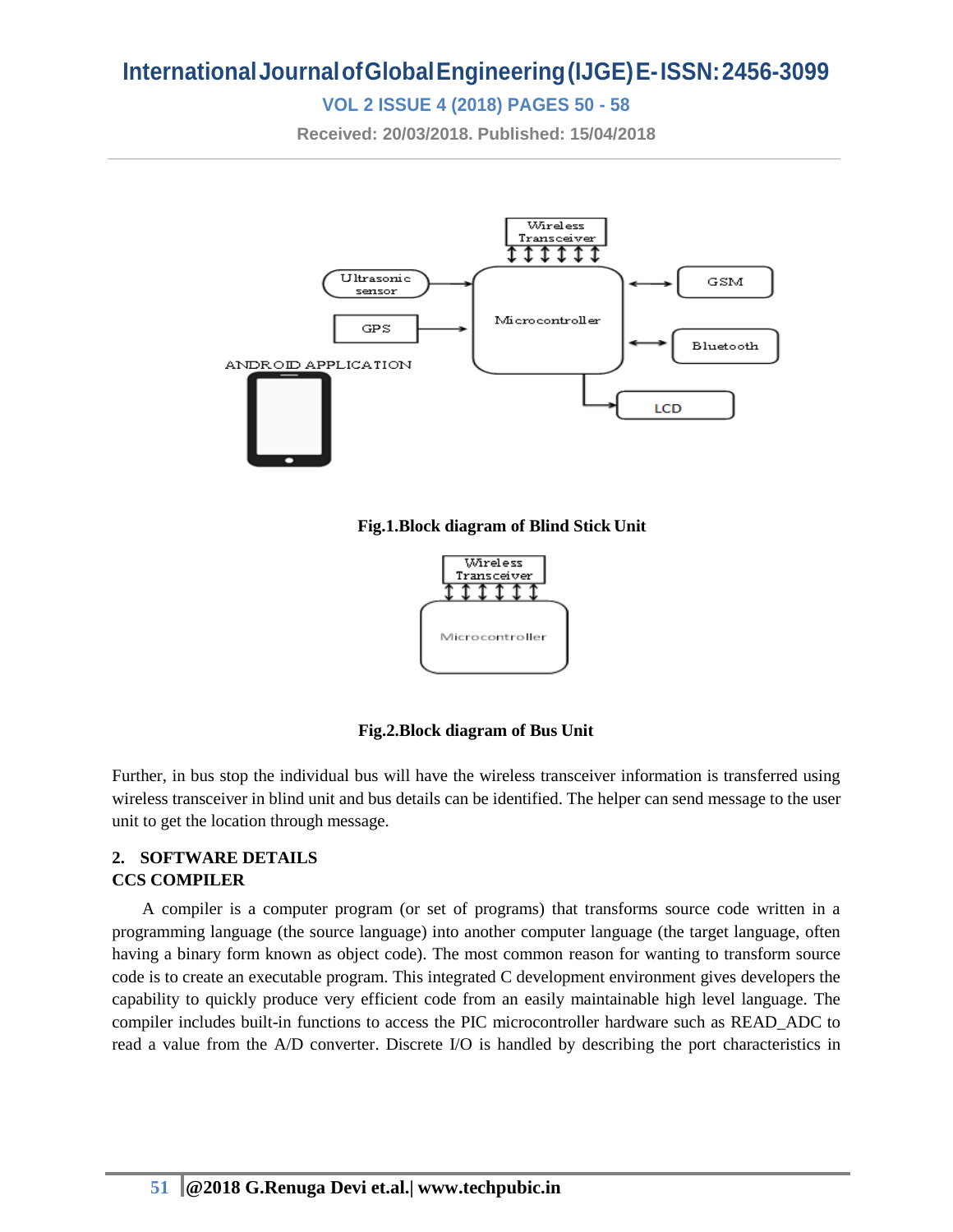**VOL 2 ISSUE 4 (2018) PAGES 50 - 58**

**Received: 20/03/2018. Published: 15/04/2018**

The ultra sonic sensor will detects the obstacles in the path and alerts the blind person. The detection of the obstacle will be displayed in the LCD as "obs in your path".PROGRAM. Functions such as INPUT and OUTPUT\_HIGH will properly maintain the tri-state registers. Variables including structures may be directly mapped to memory such as I/O ports to best represent the hardware structure in C.

### **PROTEUS 7.0 SIMULATION TOOL**

Proteus 7.0 is a Virtual System Modeling (VSM) that combines circuit simulation, animated components and microprocessor models to co-simulate the complete microcontroller based designs. This is the perfect tool for engineers to test their microcontroller designs before constructing a physical prototype in real time.

### **3. HARDWARE DETAILS**

- PIC Microcontroller
- Ultrasonic sensor
- GPS
- RPS
- Bluetooth
- **GSM**
- Wireless transceiver i.e. RFM

#### **4. REUSLTS AND DISCUSSIONS**

#### **A. SOFTWARE RESULTS DETECTION OF THE OBSTACLE**



**Fig.4.1 Detection of the obstacle**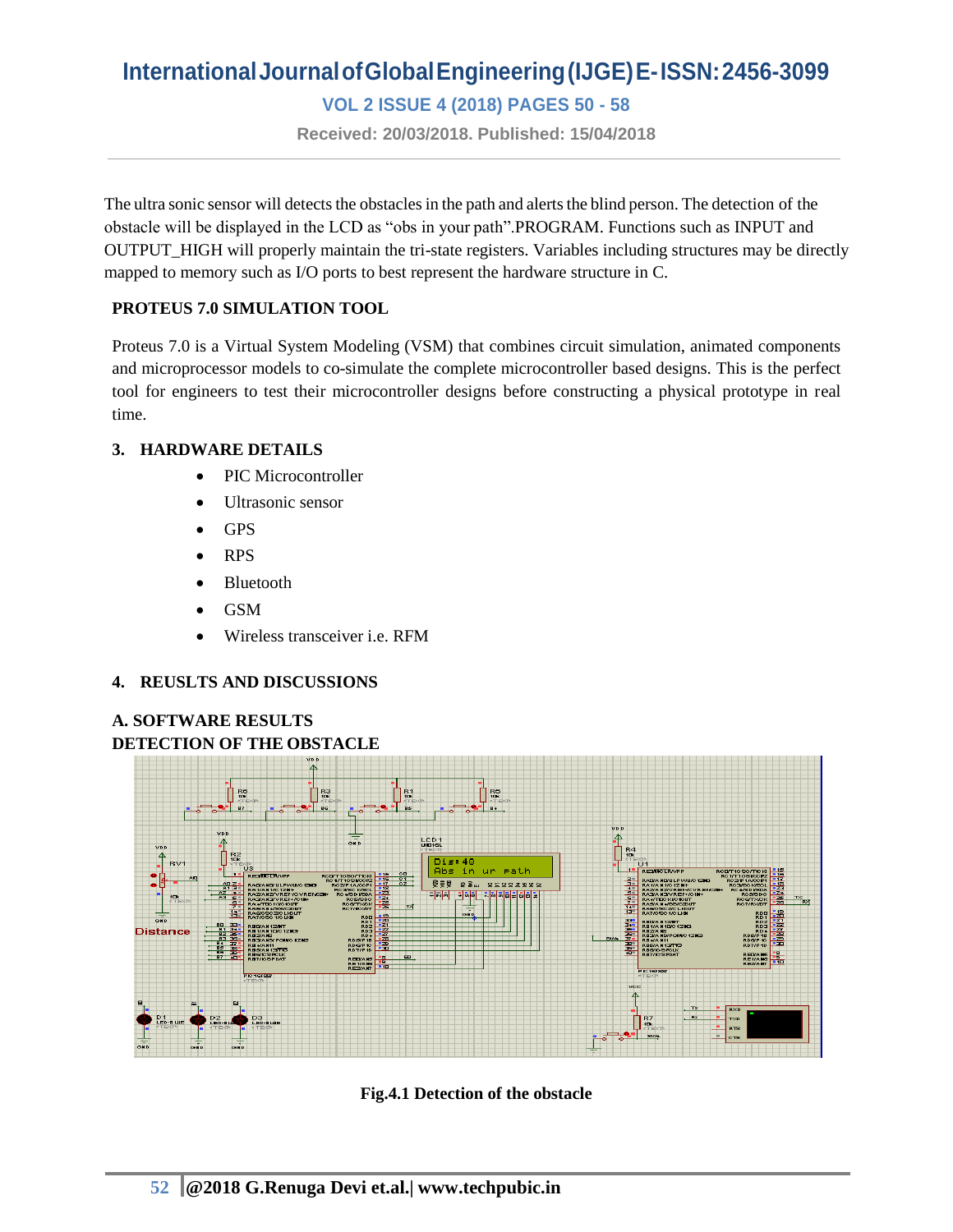## **VOL 2 ISSUE 4 (2018) PAGES 50 - 58**

**Received: 20/03/2018. Published: 15/04/2018**

## **DIRECTION OF THE LOCATIONS**



**Fig.4.2. Turn right signal**

The blind person can set the location where they want to go by using the keypad. The direction of the



**Fig.4.3. Turn left signal**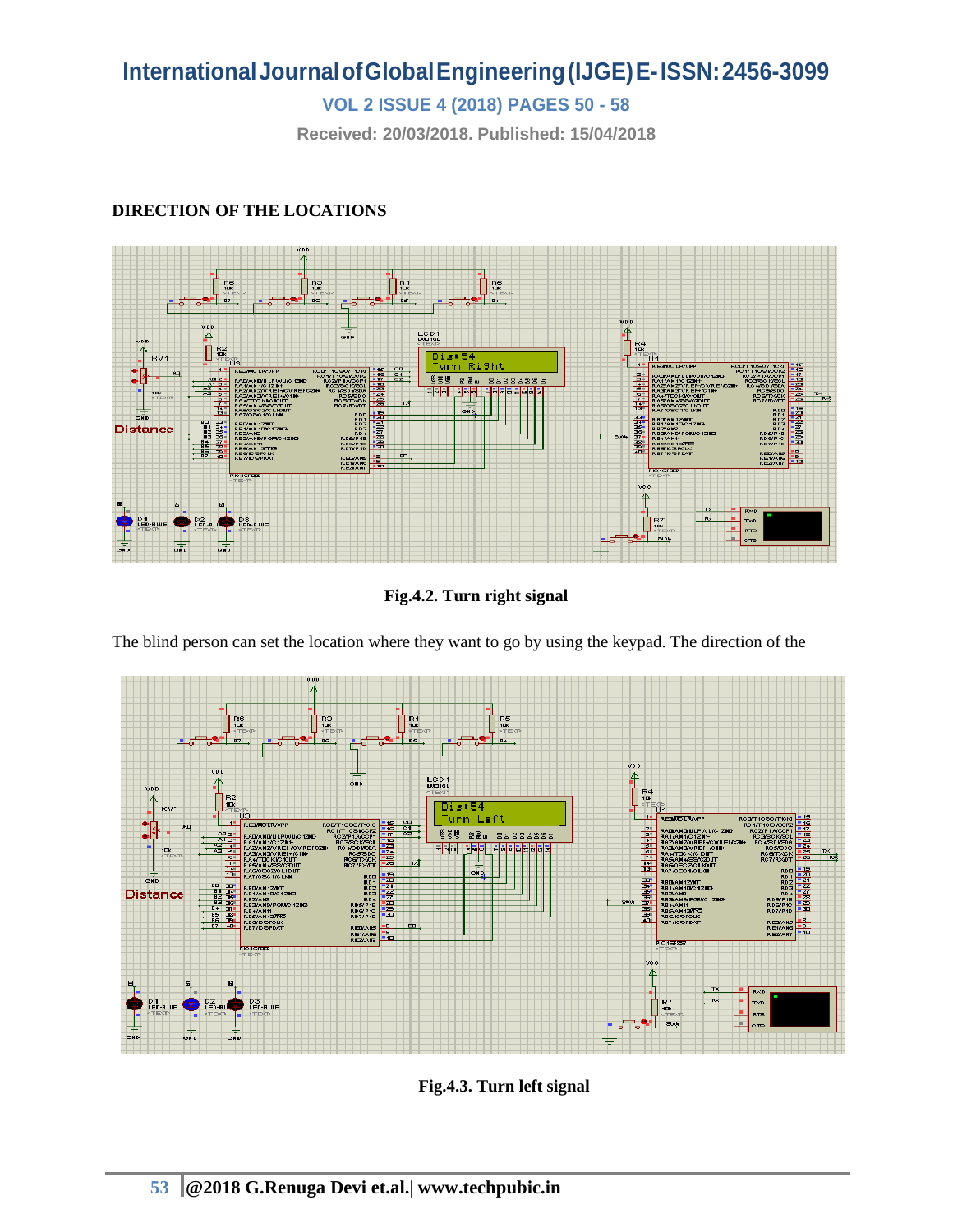## **VOL 2 ISSUE 4 (2018) PAGES 50 - 58**

**Received: 20/03/2018. Published: 15/04/2018**

#### **B. HARDWARE RESULTS HARDWARE SETUP**



**Fig.5.1. Hardware setup DETECTION OF THE** 

**OBSTACLE**

![](_page_4_Picture_7.jpeg)

#### **Fig.5.2.Detection of the Obstacle**

The ultrasonic sensor will detects the obstacles in the path and alerts the blind person by giving voice commands through Android Application. The detection of the obstacle will be displayed in the LCD as "object detect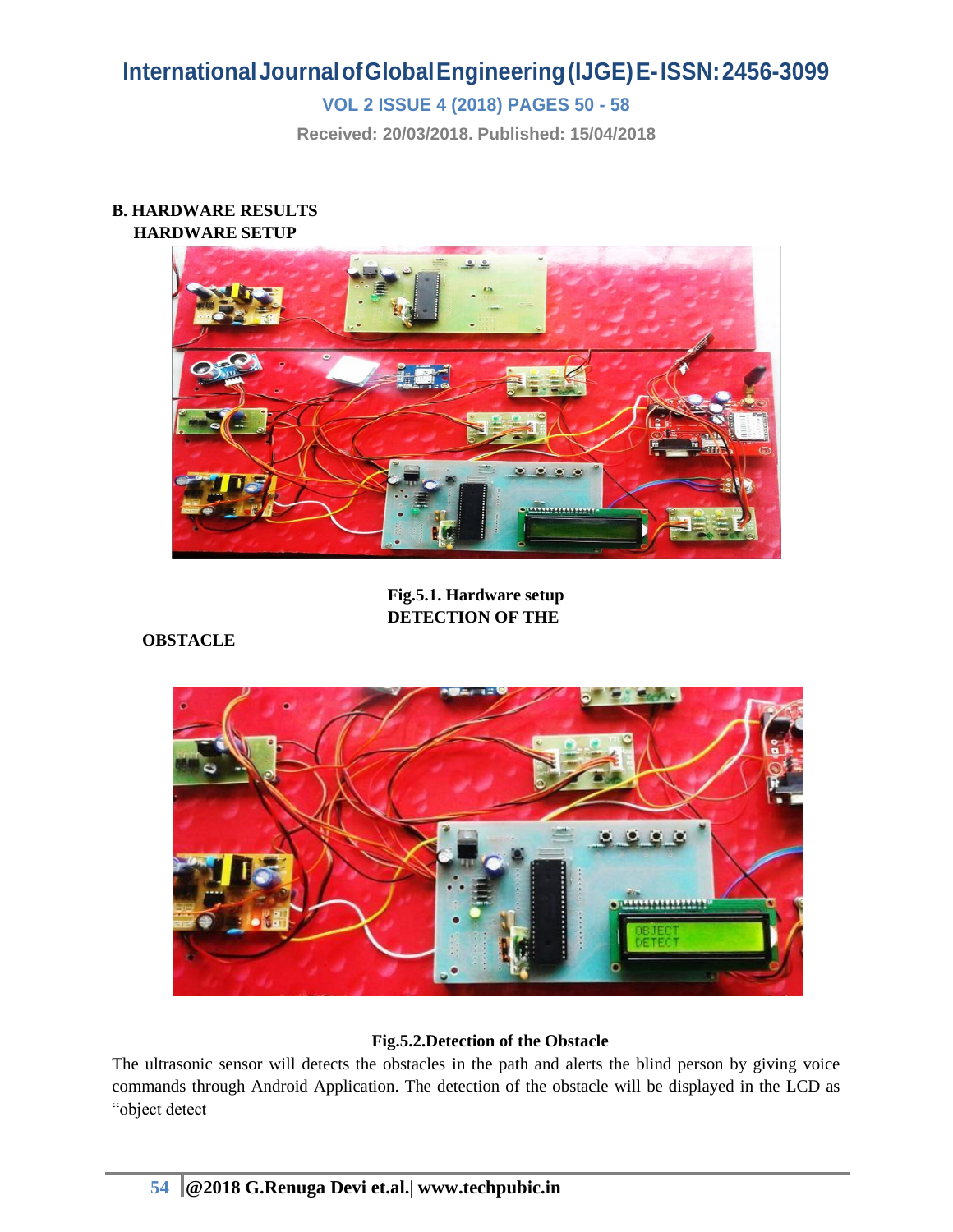## **VOL 2 ISSUE 4 (2018) PAGES 50 - 58**

**Received: 20/03/2018. Published: 15/04/2018**

### **LOCATIONS CO-ORDINATING WITH GPS**

![](_page_5_Picture_4.jpeg)

**Fig.5.3. Locations co-ordinating with GPS**

The GPS will be co-ordinated with the locations programmed in the microcontroller. This is the initial stage of location co-ordination with GPS.

![](_page_5_Picture_7.jpeg)

**Fig.5.4. Turn right Command**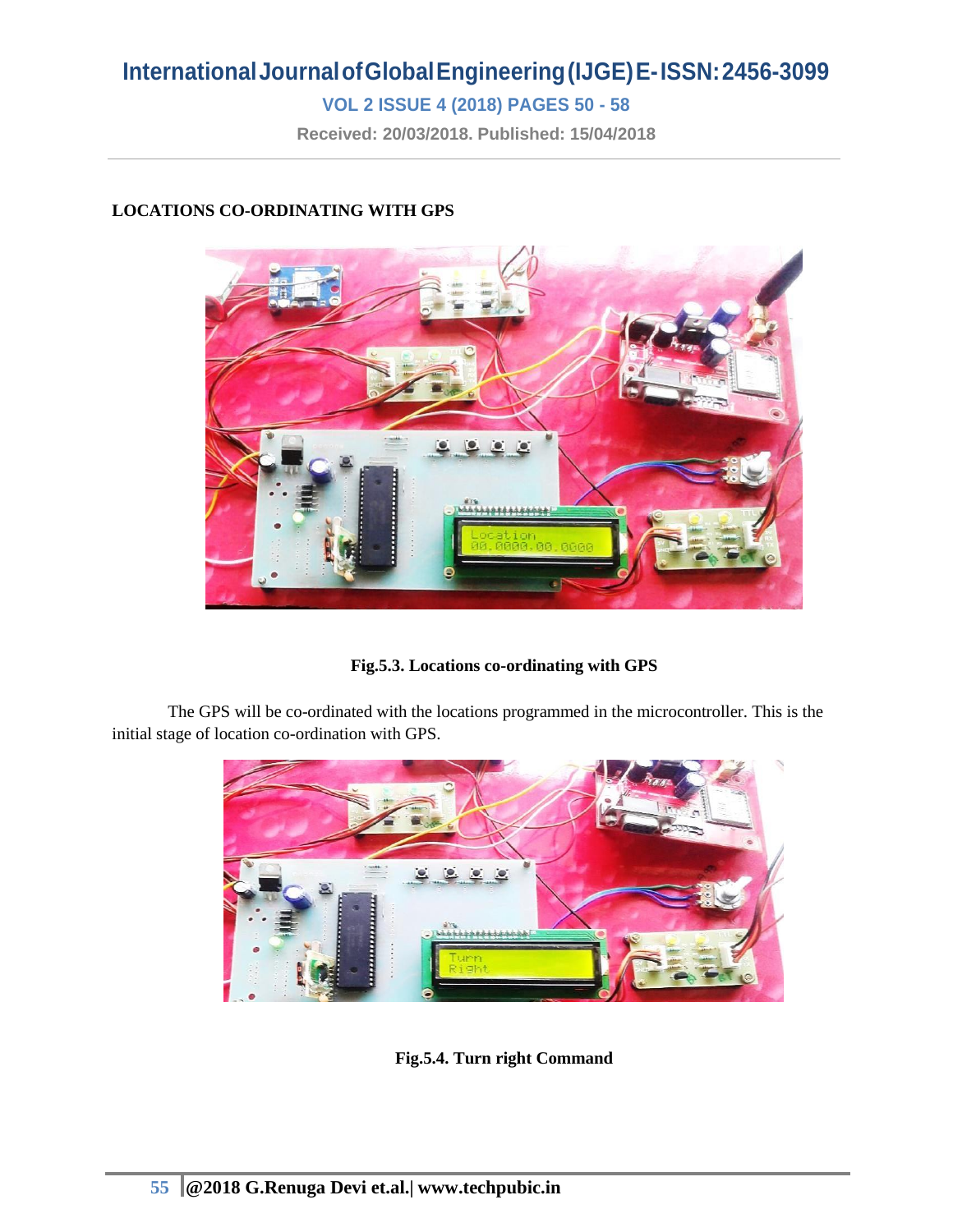**VOL 2 ISSUE 4 (2018) PAGES 50 - 58**

**Received: 20/03/2018. Published: 15/04/2018**

![](_page_6_Picture_3.jpeg)

**Fig.5.5. Turn left Signal**

The direction of the location should be displayed in the LCD as turn left and the android application will giving the voice commands to the visually impaired .

![](_page_6_Picture_6.jpeg)

**Fig.5.6. Voice command from Android application**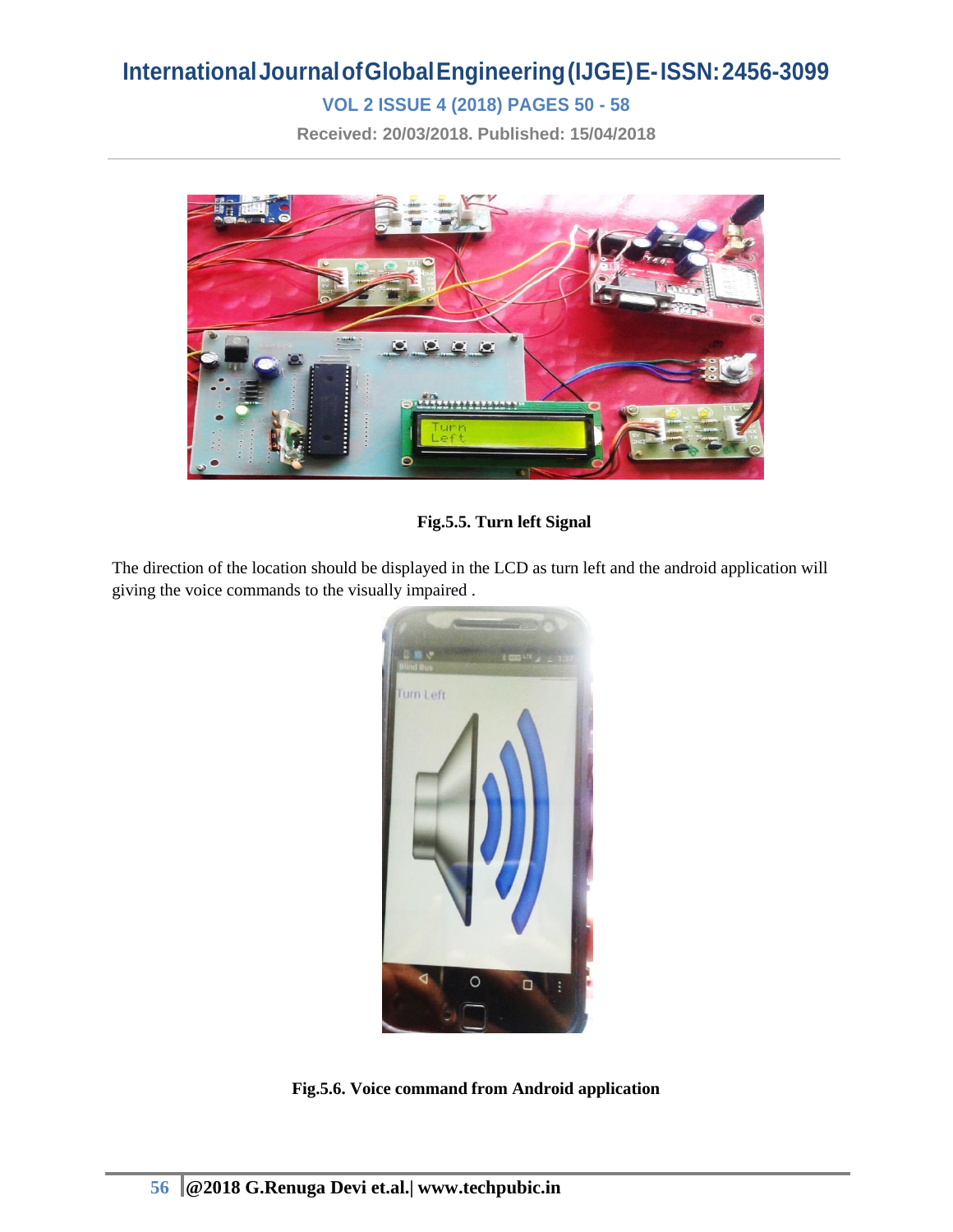## **VOL 2 ISSUE 4 (2018) PAGES 50 - 58**

**Received: 20/03/2018. Published: 15/04/2018**

![](_page_7_Picture_3.jpeg)

**Fig.5.6. Go straight Command**

### **CONCLUSION**

Earlier majority of visually impaired people prefer to not use electronic aids, and use only canes or guide dogs. The underlying reasons for this include the relatively high costs and relatively poor levels of user satisfaction associated with existing electronic systems. So we tried to develop a low cost and user friendly system for blind people with greatest possible accuracy. This method offers innovative solutions in order to replace the conventional methods of guiding visually impaired person. Also, it can be easily applied anywhere where it can handle places like mall, airports etc. In this project we have used PIC microcontroller which contains more memory and its operating speed is high. These features not only meet the user's needs but also crucial from an engineering perspective. Those features implemented in the proposed system are the main building blocks to design such a device to provide services for blind people. For future enhancement, the advanced PIC microcontroller can be used to increase the memory and to enhance the operating speed for the same system.

#### **REFERENCES**

[1] Van-Nam Hoang, Thanh-Huong Nguyen, Thi-Lan Le, Thanh-Hai Tran 2017, "Obstacle detection and warning system for visually impaired people based on electrode matrix and mobile kinect", Vietnam Journal of Computer Science, Vol.4, pp.71-83.

[2] Ankita Pawar, M.M.Mahajan 2015, "Multitasking Stick for Indicating Safe Path to Visually Disable